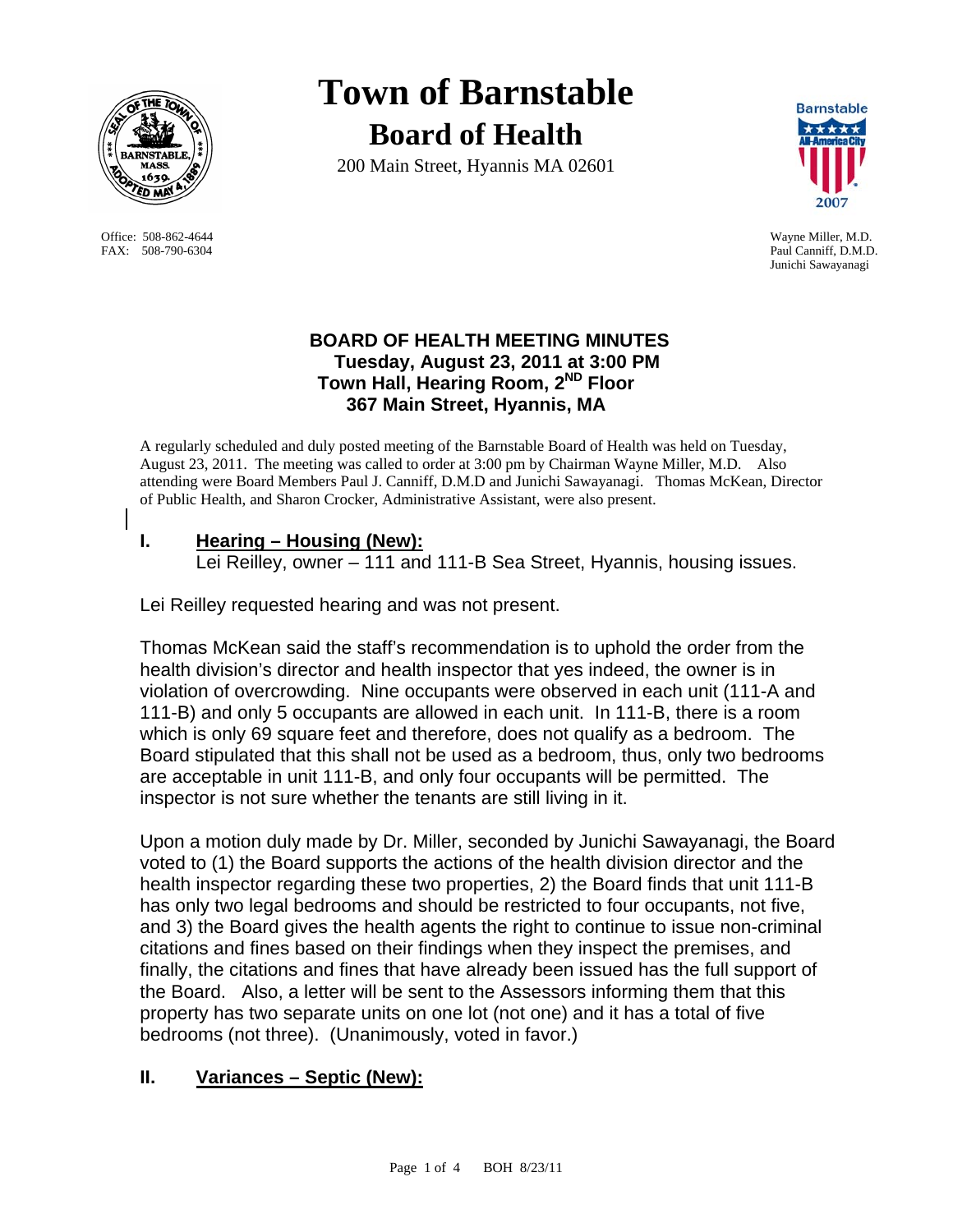A. Peter Sullivan, Sullivan Engineering, representing Pickwick Realty Trust – 71 Ocean View Avenue, Cotuit, Map/Parcel 034-045, 4.66 acre lot, setback variances.

Peter Sullivan was present and discussed the plans. There is an injector pump located just outside the foundation. It is being requested to move the injector pump to move it away from the patio. There are two smaller ponds on the property, in addition to Cotuit Bay. By the Town's definition of a coastal bank, it has to be sea-ward facing. Rather than challenge the Conservation's position that this is a coastal bank, they are working in the plan to provide the protection of the bank.

The staff had no questions. They just asked whether it is a monolithic tank. Due to the flow, Mr. Sullivan said it is a two compartment tank (septic tank in front and pump chamber in the back end) rather than have it function truly as an injector. So it will bring it to more strict compliance. Mr. Sullivan said they could also seal the seam, if desired. Dr. Canniff said he thinks it should be sealed.

This had come to the Board in August 2010 as it has a large number of bedrooms.

Mr. McKean also mentioned the Barnstable Board of Health is four times as strict as the State requirements for a coastal setback for a tank. Dr. Miller said the BOH had voted to keep our definition of the setback as the State one (and not Conservation's), so Dr. Miller asks if a variance is even necessary. Mr. Sullivan said he prefers the Board do vote on it as a variance to keep everything smooth. It is all gravity-fed.

Upon a motion duly made by Dr. Canniff, seconded by Junichi Sawayanagi, the Board voted to approve the plan with the condition that the seam is sealed on the tank. (Unanimously, voted in favor.)

B. Darren Meyer representing Estate of Marion Hanaghan – 171 Riverview Lane, Centerville, Map/Parcel 190-143, 0.48 acre lot, multiple variances.

Darren Meyer was present. The property is a three bedroom dwelling with a failed septic. The septic system needs to be placed in the front yard. This creates a situation of needing a few variances.

Adjusted ground water is 6.09 feet below the bottom of what they propose for leaching. The staff agrees that this plan was designed for maximum feasible compliance and has no issues with the plan. Dr. Miller asked if the staff was concerned with the integrity of the structural foundation. Darren did look at options but the problem would be that they would then have to get into the stonework of the foundation and did not want to cause an issue with the integrity of the wall. There will be no load up against the wall. Dr. Miller said he would rather have the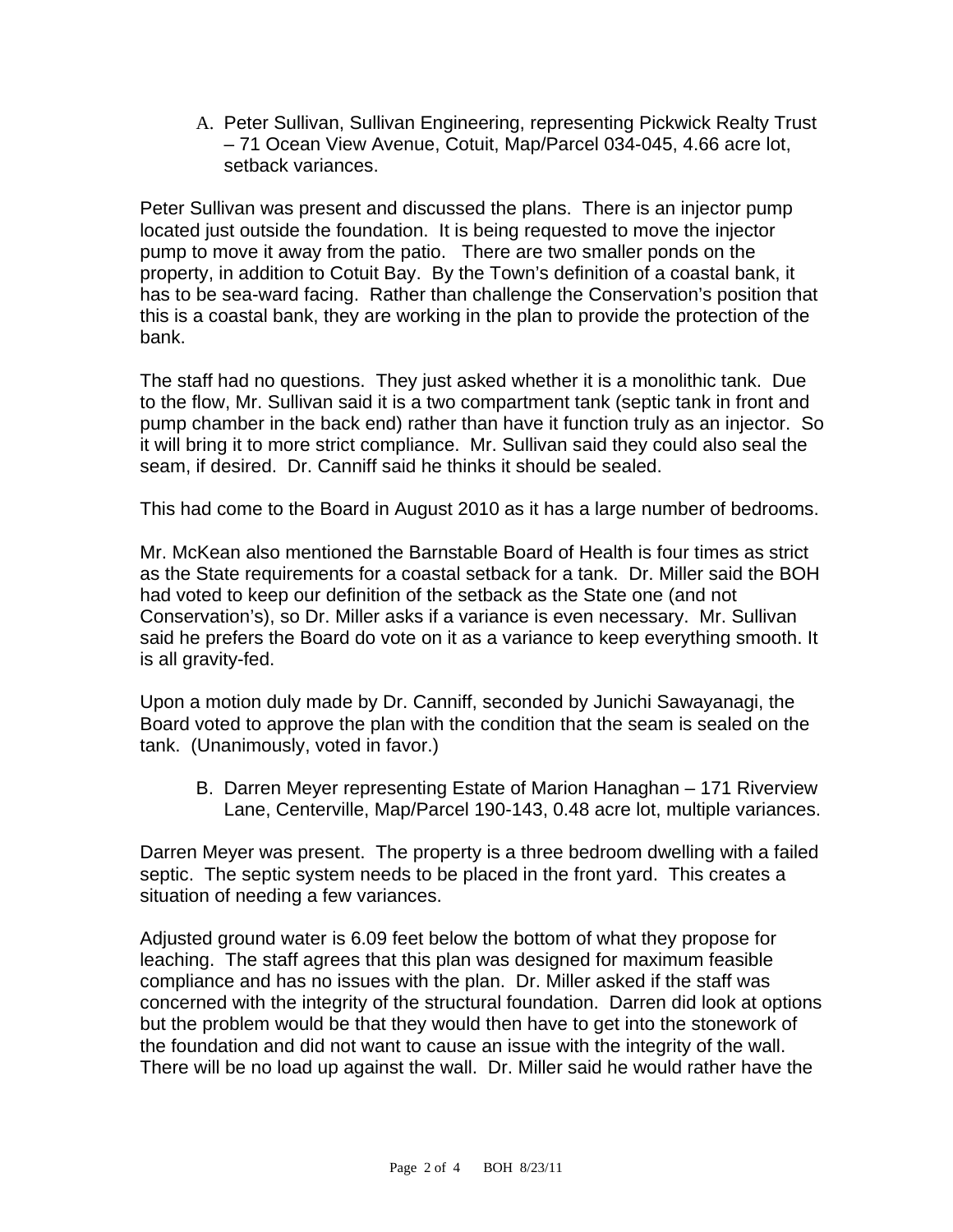liner moved closer to the leaching and keep it further from the foundation. Mr. Meyer said he would do that.

Upon a motion duly made by Dr. Miller, seconded by Junichi Sawayanagi, the Board voted to approve with the following conditions 1) due to the environmental variances, a three bedroom deed restriction will be recorded at the Registry of Deeds, and 2) a proper copy of the deed restriction will be submitted to the Health Division. (Unanimously, voted in favor.)

#### **III. Variance – Food (New):**

A. Sonny Patel, owner of Duck Inn Pub – 477 Main Street, Hyannis, Map/Parcel 308-081-001, toilet facility variance - to operate with three toilets facility, in lieu of four.

No one present.

Mr. McKean said there is a change in ownership, only three restrooms, in lieu of 4 required for more than 50 seats. The staff has no objections. The variance has been granted several times in the past. The restrooms are all in close proximity to the restaurant. Mr. McKean stated there are more than 44 seats (only 44 appearing on the plan, the request is for 81 seats).

Upon a motion duly made by Dr. Canniff, seconded by Mr. Sawayanagi, the Board voted to approve a toilet facility variance and with no more than the previously approved 81 seats with the previous owners. (Unanimously, voted in favor.)

#### **IV. Old / New Business:**

Toilet facilities – Junichi Sawayanagi gave progress report of meeting with our Plumbing Inspector regarding State code count.

#### **V. Septic Installers (New):**

A. Greg Jones, Sagamore Beach, MA

No one was present. Mr. McKean stated the applicant passed the exam with an above average grade and has excellent references from all.

Upon a motion duly made by Mr. Sawayanagi, seconded by Dr. Canniff, the Board voted to approve the septic license of Greg Jones. (Unanimously, voted in favor.)

#### **VI. Additional:**

 Dr. Miller asked for "a moment of silence for our long-time Board member, who also had multiple other positions in the town. "Sunny" Sumner Kaufman passed away last week and was buried Thursday at the National Cemetery in Bourne.